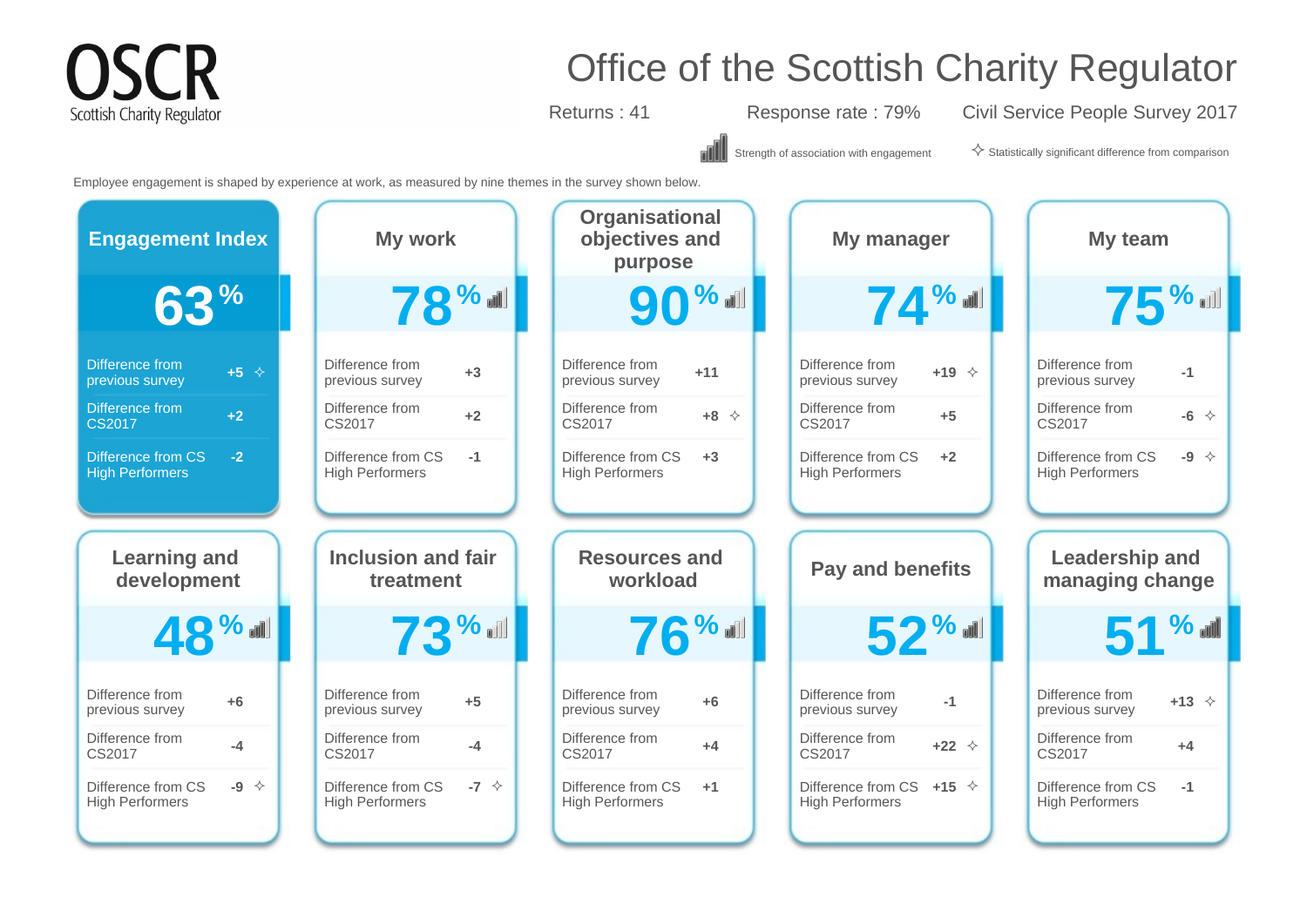# Scottish Charity Regulato

### Office of the Scottish Charity Regulator

Returns : 41 Response rate : 79% Civil Service People Survey 2017

The table below shows how you performed on each of the nine themes ranked by the strength of association with engagement. The themes which have the strongest association with engagement should be the focus for action. See the appendix for further details.

| <b>Drivers of</b><br><b>Engagement</b> | Strength of<br>association<br>with<br>engagement <sup>1</sup> Positive | <b>Theme</b><br>score % | <b>Difference</b><br>from<br>previous<br>survey | <b>Difference</b><br>from<br>CS2017 | Difference<br>from CS<br>High<br>Performers |
|----------------------------------------|------------------------------------------------------------------------|-------------------------|-------------------------------------------------|-------------------------------------|---------------------------------------------|
| Leadership and managing change         |                                                                        | 51%                     | $+13 \diamond$                                  | $+4$                                | $-1$                                        |
| My work                                |                                                                        | 78%                     | $+3$                                            | $+2$                                | $-1$                                        |
| My manager                             |                                                                        | 74%                     | $+19+$                                          | $+5$                                | $+2$                                        |
| Pay and benefits                       |                                                                        | 52%                     | $-1$                                            | $+22 \diamond$                      | $+15+$                                      |
| Learning and development               |                                                                        | 48%                     | $+6$                                            | $-4$                                | -9 $\diamond$                               |
| Resources and workload                 | n۱                                                                     | 76%                     | $+6$                                            | $+4$                                | $+1$                                        |
| Organisational objectives and purpose  | nl                                                                     | 90%                     | $+11$                                           | $+8 \diamond$                       | $+3$                                        |
| My team                                |                                                                        | 75%                     | $-1$                                            | $-6 \Leftrightarrow$                | -9 $\diamond$                               |
| Inclusion and fair treatment           |                                                                        | 73%                     | $+5$                                            | $-4$                                | $-70$                                       |

<sup>1</sup>The table above shows the strength of association between engagement and the themes for Civil Service

Strength of association with engagement  $\Diamond$  Statistically significant difference from comparison

### **Wellbeing**





### Discrimination, bullying and harassment



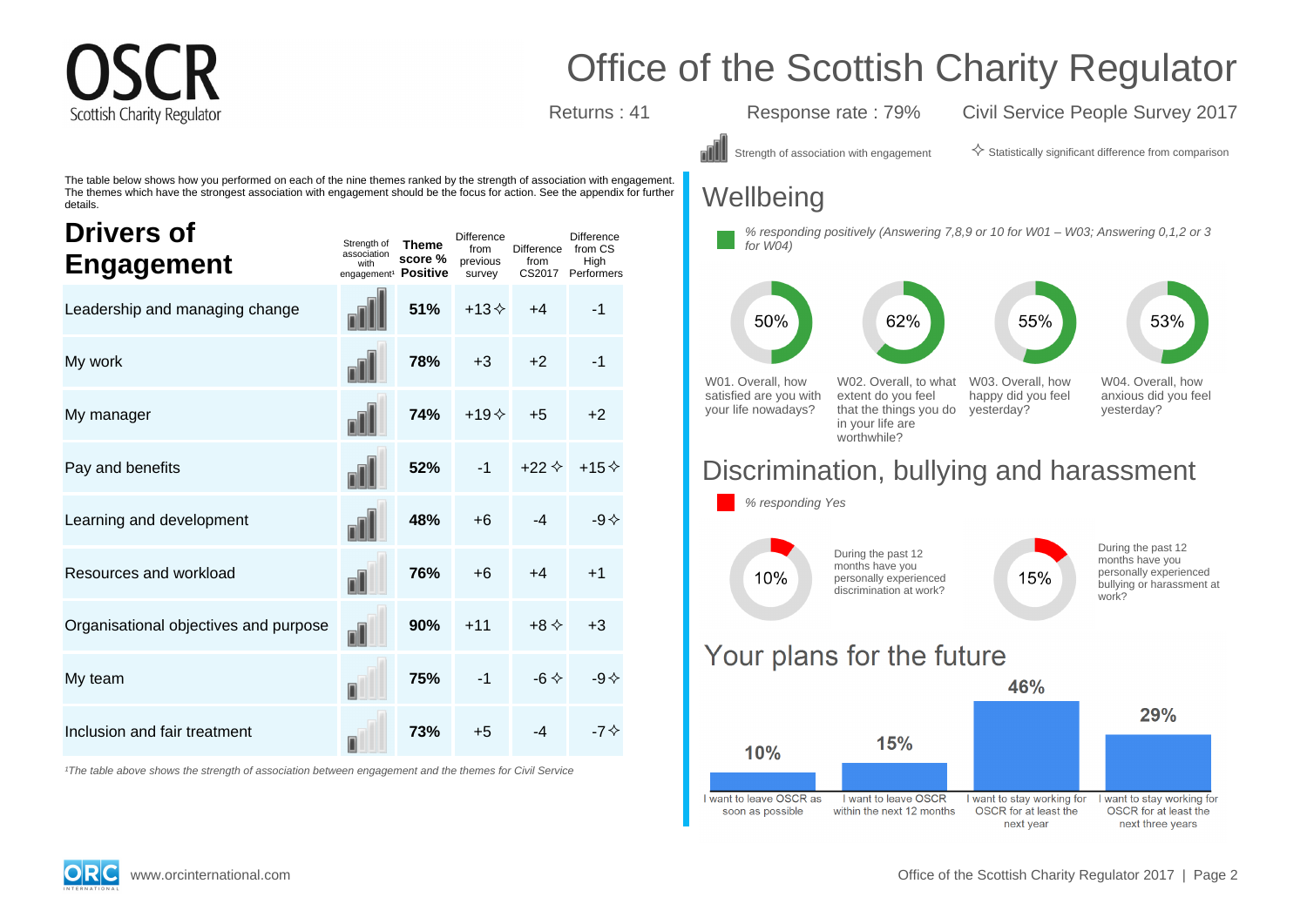# **OSCR** Scottish Charity Regulator

**Headline scores**

# Office of the Scottish Charity Regulator

Returns : 41 Response rate : 79% Civil Service People Survey 2017

|            | <b>Highest positive scoring</b><br>questions                 | % Positive |            | questions            | <b>Highest neutral scoring</b>                                                             | % Neutral                                           |            | <b>Highest negative scoring</b><br>questions                       | % Negative |
|------------|--------------------------------------------------------------|------------|------------|----------------------|--------------------------------------------------------------------------------------------|-----------------------------------------------------|------------|--------------------------------------------------------------------|------------|
| <b>B07</b> | I understand how my work contributes to OSCR's<br>objectives |            | <b>B50</b> |                      | OSCR inspires me to do the best in my job                                                  |                                                     | <b>B23</b> | There are opportunities for me to develop my<br>career in OSCR     |            |
|            |                                                              | 93%        |            |                      |                                                                                            | 45%                                                 |            |                                                                    | 46%        |
|            | B01 I am interested in my work                               |            | <b>B17</b> | team                 | Poor performance is dealt with effectively in my                                           |                                                     | <b>B42</b> | I feel that change is managed well in OSCR                         |            |
|            |                                                              | 88%        |            |                      |                                                                                            | 44%                                                 |            |                                                                    | 43%        |
| <b>B06</b> | I have a clear understanding of OSCR's<br>objectives         |            | <b>B59</b> | Leadership Statement | Senior managers in OSCR actively role model<br>the behaviours set out in the Civil Service |                                                     | <b>B43</b> | When changes are made in OSCR they are<br>usually for the better   |            |
|            |                                                              | 88%        |            |                      |                                                                                            | 38%                                                 |            |                                                                    | 38%        |
| <b>B09</b> | My manager is considerate of my life outside<br>work         |            | <b>B51</b> | objectives           | OSCR motivates me to help it achieve its                                                   |                                                     | <b>B46</b> | I think it is safe to challenge the way things are<br>done in OSCR |            |
|            |                                                              | 88%        |            |                      |                                                                                            | 35%                                                 |            |                                                                    | 37%        |
|            | B31 I have the skills I need to do my job effectively        |            | <b>B40</b> | future of OSCR       |                                                                                            | I believe that the Board has a clear vision for the | <b>B35</b> | I feel that my pay adequately reflects my<br>performance           |            |
|            |                                                              | 88%        |            |                      |                                                                                            | 32%                                                 |            |                                                                    | 35%        |

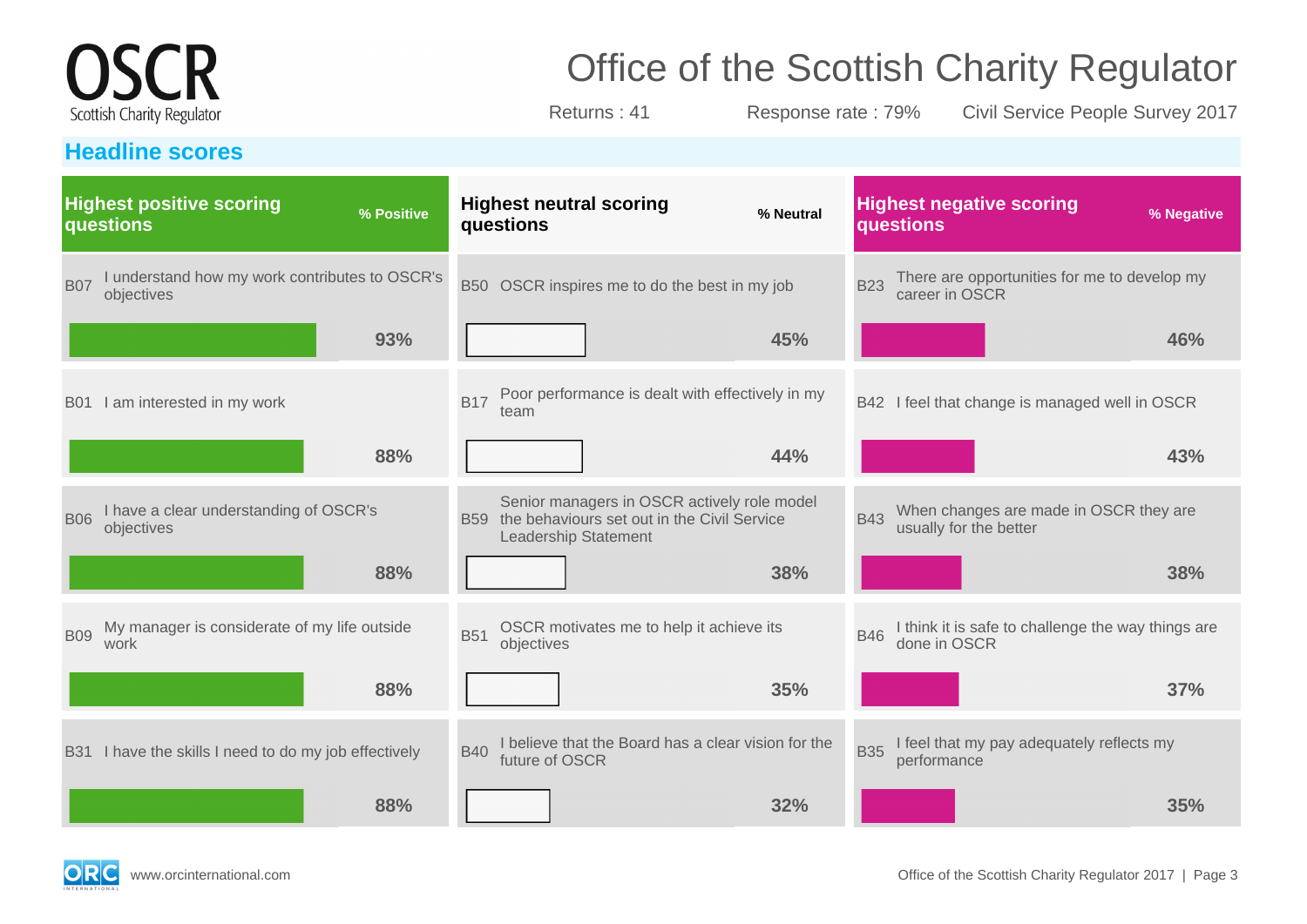|            | Scottish Charity Regulator                               |  |                                                 | Office of the Scottish Charity Regulator<br>Returns: 41 |                   |       | Response rate: 79% |                 |                                   |            |                                       |                           | Civil Service People Survey 2017                                                                                                                   |  |
|------------|----------------------------------------------------------|--|-------------------------------------------------|---------------------------------------------------------|-------------------|-------|--------------------|-----------------|-----------------------------------|------------|---------------------------------------|---------------------------|----------------------------------------------------------------------------------------------------------------------------------------------------|--|
|            | All questions by theme                                   |  |                                                 |                                                         |                   |       |                    |                 |                                   |            |                                       |                           | $\Diamond$ indicates statistically significant difference from comparison<br>^ indicates a variation in question wording from your previous survey |  |
|            | My work                                                  |  | <b>Difference</b><br>from<br>previous<br>survey | Strength of<br>association<br>with<br>engagement        | Strongly<br>agree | Agree | Neither            | Disagree        | Strongly<br>disagree              | % Positive | Difference<br>from previous<br>survey | Difference<br>from CS2017 | Difference<br>from CS High<br>Performers                                                                                                           |  |
| <b>B01</b> | I am interested in my work                               |  |                                                 |                                                         | 29                |       | 59                 |                 | 5 5                               | 88%        | $+1$                                  | $-2$                      | $-4$                                                                                                                                               |  |
| B02        | am sufficiently challenged by my work                    |  |                                                 |                                                         | 37                |       | 49                 |                 | $10$                              | 85%        | $+1$                                  | $+5$                      | $+2$                                                                                                                                               |  |
|            | B03 My work gives me a sense of personal accomplishment  |  |                                                 |                                                         | 27                |       | 44                 | 10 <sup>1</sup> | 7 <sup>1</sup><br>12 <sub>b</sub> | 71%        | $\mathsf{O}\xspace$                   | $-6$                      | $-9$ $\diamond$                                                                                                                                    |  |
|            | B04 I feel involved in the decisions that affect my work |  |                                                 |                                                         | 24                |       | 41                 | 17              | $\vert 5 \vert$<br>12             | 66%        | $+10 \div$                            | $+8$ $\Diamond$           | $+2$                                                                                                                                               |  |
| B05        | I have a choice in deciding how I do my work             |  |                                                 |                                                         | 29                |       | 51                 |                 | 55                                | 80%        | $+3$                                  | $+5$                      | $\overline{0}$                                                                                                                                     |  |

| <b>Organisational</b><br>objectives and purpose*              | 90 <sup>%</sup> | <b>Difference</b><br>from<br>previous<br>survey | Strength of<br>association<br>with<br>engagement | Strongly<br>agree | Agree | Neither | Disagree Strongly | disagree |     | basis, to allow for the theme trend comparison | *This theme score is based on one fewer question in this year's<br>survey. Previous survey scores have been recalculated on this |  |
|---------------------------------------------------------------|-----------------|-------------------------------------------------|--------------------------------------------------|-------------------|-------|---------|-------------------|----------|-----|------------------------------------------------|----------------------------------------------------------------------------------------------------------------------------------|--|
| B06 I have a clear understanding of OSCR's objectives         |                 |                                                 |                                                  | 37/               |       |         | 51                |          | 88% | $+8$ $\diamond$                                |                                                                                                                                  |  |
| B07 I understand how my work contributes to OSCR's objectives |                 |                                                 |                                                  |                   | 44    |         | 49                |          | 93% |                                                |                                                                                                                                  |  |

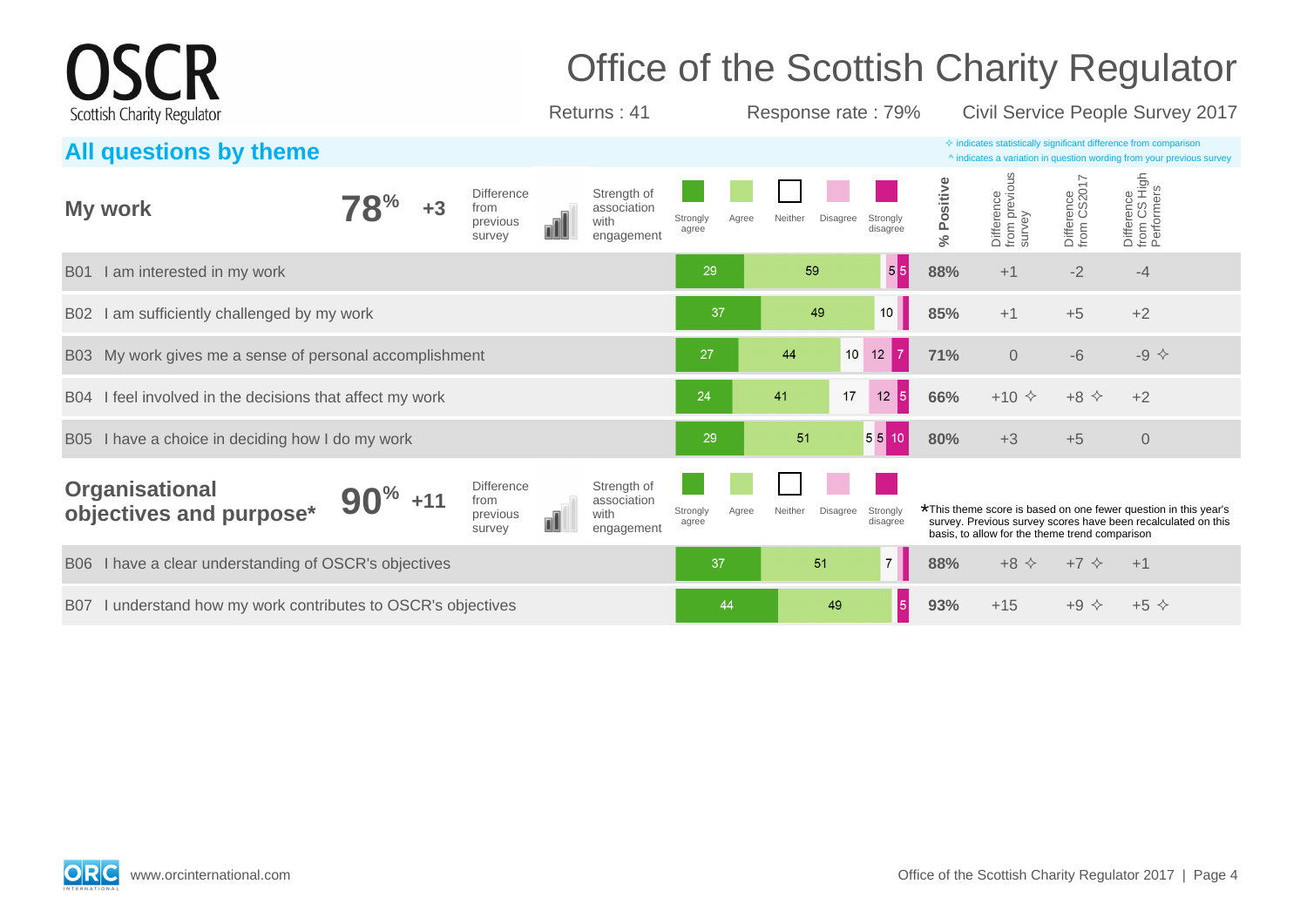| <b>OSCR</b>                |              | <b>Office of the Scottish Charity Regulator</b> |                                  |
|----------------------------|--------------|-------------------------------------------------|----------------------------------|
| Scottish Charity Regulator | Returns : 41 | Response rate: 79%                              | Civil Service People Survey 2017 |

| All questions by theme                                                                                                                        |                                                                           | $\Diamond$ indicates statistically significant difference from comparison<br>^ indicates a variation in question wording from your previous survey |
|-----------------------------------------------------------------------------------------------------------------------------------------------|---------------------------------------------------------------------------|----------------------------------------------------------------------------------------------------------------------------------------------------|
| Strength of<br><b>Difference</b><br>$74^{\%}$ +19 $\diamond$<br>My manager<br>from<br>association<br>with<br>previous<br>engagement<br>survey | Disagree<br>Strongly<br>Neither<br>Agree<br>Strongly<br>disagree<br>agree | Difference<br>from previous<br>survey<br>Difference<br>from CS High<br>Performers<br>Difference<br>from CS2017<br>Positive<br>$\%$                 |
| B08 My manager motivates me to be more effective in my job                                                                                    | $\overline{7}$<br>56<br>57<br>24                                          | 80%<br>$+29$<br>$\Leftrightarrow$<br>$+11$ $\diamond$<br>$+6$ $\Diamond$                                                                           |
| B09 My manager is considerate of my life outside work                                                                                         | 7 <sup>1</sup><br>51<br>37                                                | 88%<br>$+10 \div$<br>$+1$<br>$+4$                                                                                                                  |
| B10 My manager is open to my ideas                                                                                                            | 575<br>46<br>37                                                           | 83%<br>$+23$ $\Diamond$<br>$-2$<br>$+1$                                                                                                            |
| My manager helps me to understand how I contribute to OSCR's objectives<br><b>B11</b>                                                         | 54<br>$7 \vert 10 \vert$<br>27                                            | 80%<br>$+32 \div$<br>$+15$ $\diamond$<br>$+10 \diamond$                                                                                            |
| Overall, I have confidence in the decisions made by my manager<br>B <sub>12</sub>                                                             | 41<br>15<br>10 <sup>°</sup><br>32                                         | 73%<br>$+22$ $\diamond$<br>$-6$<br>$-1$                                                                                                            |
| B13 My manager recognises when I have done my job well                                                                                        | $555$<br>51<br>34                                                         | 85%<br>$+23$ $\Diamond$<br>$+6$ $\Diamond$<br>$+3$                                                                                                 |
| B14 I receive regular feedback on my performance                                                                                              | 510<br>27<br>56                                                           | 83%<br>$+25$ $\diamond$<br>$+15$ $\diamond$<br>$+10 \diamond$                                                                                      |
| B15 The feedback I receive helps me to improve my performance                                                                                 | 15<br>12<br>27<br>44                                                      | 71%<br>$+15$ $\Diamond$<br>$+7$ $\diamond$<br>$+3$                                                                                                 |
| B16 I think that my performance is evaluated fairly                                                                                           | $\vert 5 \vert$<br>27<br>46<br>20                                         | 73%<br>$+12$ $\diamond$<br>$+8$ $\Leftrightarrow$<br>$+3$                                                                                          |
| Poor performance is dealt with effectively in my team<br><b>B17</b>                                                                           | 17<br>20<br>44<br>12 <sup>°</sup>                                         | 27%<br>$-5$<br>$-13 \diamond$<br>$-17 \diamond$                                                                                                    |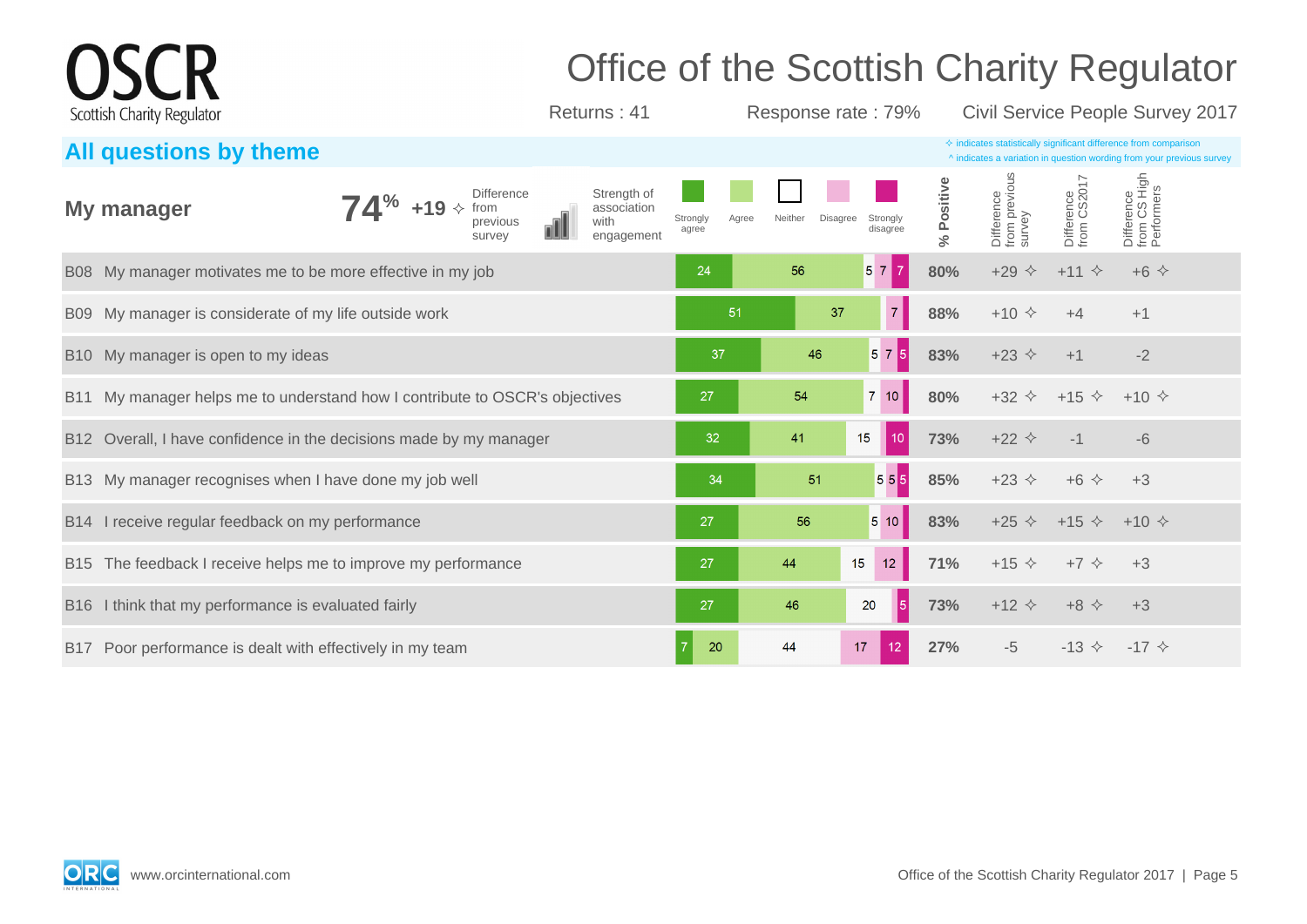|            | Scottish Charity Regulator                                                                                          |  |                                                 | Returns: 41                                      |                   |       |         | Response rate: 79%               |                      |                                       |                           | Office of the Scottish Charity Regulator<br>Civil Service People Survey 2017                                                                       |  |
|------------|---------------------------------------------------------------------------------------------------------------------|--|-------------------------------------------------|--------------------------------------------------|-------------------|-------|---------|----------------------------------|----------------------|---------------------------------------|---------------------------|----------------------------------------------------------------------------------------------------------------------------------------------------|--|
|            | All questions by theme                                                                                              |  |                                                 |                                                  |                   |       |         |                                  |                      |                                       |                           | $\diamond$ indicates statistically significant difference from comparison<br>^ indicates a variation in question wording from your previous survey |  |
|            | My team                                                                                                             |  | Difference<br>from<br>previous<br>survey        | Strength of<br>association<br>with<br>engagement | Strongly<br>agree | Agree | Neither | Disagree<br>Strongly<br>disagree | Positive<br>$\aleph$ | Difference<br>from previous<br>survey | Difference<br>from CS2017 | Difference<br>from CS High<br>Performers                                                                                                           |  |
| <b>B18</b> | The people in my team can be relied upon to help when things get difficult in my<br>job                             |  |                                                 |                                                  |                   | 39    | 39      | $10$ 10                          | 78%                  | $-11$ $\diamond$                      | $-7$ $\diamond$           | $-9 \Leftrightarrow$                                                                                                                               |  |
| <b>B19</b> | The people in my team work together to find ways to improve the service we<br>provide                               |  |                                                 |                                                  | 32                |       | 39      | 15<br>15                         | 71%                  | $+2$                                  | $-12$ $\triangle$         | $-14$ $\diamond$                                                                                                                                   |  |
| <b>B20</b> | The people in my team are encouraged to come up with new and better ways of<br>doing things                         |  |                                                 |                                                  |                   | 44    | 32      | 17<br>$\overline{7}$             | <b>76%</b>           | $+7$                                  | $\Omega$                  | $-4$                                                                                                                                               |  |
|            | <b>Learning and</b><br>development                                                                                  |  | <b>Difference</b><br>from<br>previous<br>survey | Strength of<br>association<br>with<br>engagement | Strongly<br>agree | Agree | Neither | Disagree<br>Strongly<br>disagree |                      |                                       |                           |                                                                                                                                                    |  |
| <b>B21</b> | I am able to access the right learning and development opportunities when I need<br>to                              |  |                                                 |                                                  |                   | 63    |         | 12<br>17                         | 71%                  | $+20$ $\Diamond$                      | $+7$ $\Diamond$           | $+2$                                                                                                                                               |  |
| <b>B22</b> | Learning and development activities I have completed in the past 12 months have<br>helped to improve my performance |  |                                                 |                                                  | 15 <sub>15</sub>  | 35    | 28      | 5<br>$18$                        | 50%                  | $+6$                                  | $-2$                      | $-8$ $\Leftrightarrow$                                                                                                                             |  |
| <b>B23</b> | There are opportunities for me to develop my career in OSCR                                                         |  |                                                 |                                                  | 27                |       | 24      | 29<br>17                         | 29%                  | $-2$                                  | $-17$ $\diamond$          | $-26 \diamond$                                                                                                                                     |  |
| <b>B24</b> | Learning and development activities I have completed while working for OSCR<br>are helping me to develop my career  |  |                                                 |                                                  | 10 <sup>°</sup>   | 34    | 24      | 24                               | 44%                  | $+2$                                  | $-3$                      | $-8$ $\leftrightarrow$                                                                                                                             |  |

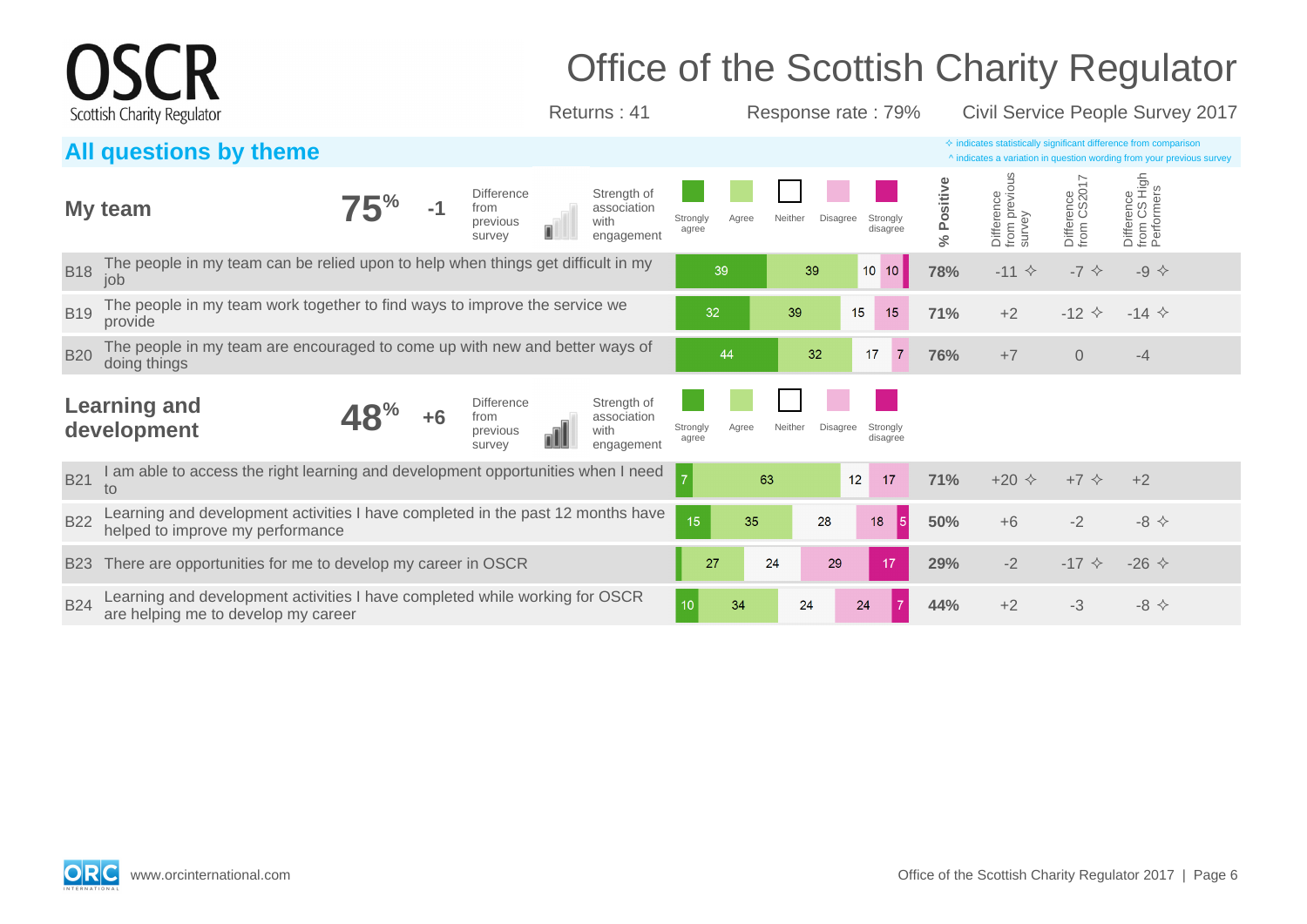|                                                                                                                           |          |      |                                                 | Office of the Scottish Charity Regulator         |                   |       |         |                 |                       |            |                                                |                           |                                                                                                                                                    |  |
|---------------------------------------------------------------------------------------------------------------------------|----------|------|-------------------------------------------------|--------------------------------------------------|-------------------|-------|---------|-----------------|-----------------------|------------|------------------------------------------------|---------------------------|----------------------------------------------------------------------------------------------------------------------------------------------------|--|
| Scottish Charity Regulator                                                                                                |          |      |                                                 | Returns: 41                                      |                   |       |         |                 | Response rate: 79%    |            |                                                |                           | Civil Service People Survey 2017                                                                                                                   |  |
| All questions by theme                                                                                                    |          |      |                                                 |                                                  |                   |       |         |                 |                       |            |                                                |                           | $\Diamond$ indicates statistically significant difference from comparison<br>^ indicates a variation in question wording from your previous survey |  |
| Inclusion and fair<br>treatment                                                                                           | $3^{\%}$ | $+5$ | <b>Difference</b><br>from<br>previous<br>survey | Strength of<br>association<br>with<br>engagement | Strongly<br>agree | Agree | Neither | <b>Disagree</b> | Strongly<br>disagree  | % Positive | Difference<br>from previous<br>survey          | Difference<br>from CS2017 | Difference<br>from CS High<br>Performers                                                                                                           |  |
| I am treated fairly at work<br><b>B25</b>                                                                                 |          |      |                                                 |                                                  | 27                |       | 49      |                 | $5\phantom{1}$<br>17  | 76%        | $+9$ $\diamond$                                | $-4$                      | $-8$ $\leftrightarrow$                                                                                                                             |  |
| I am treated with respect by the people I work with<br>B26                                                                |          |      |                                                 |                                                  | 24                |       | 56      |                 | $7 \overline{7}$ 5    | 80%        | $+3$                                           | $-4$                      | $-7$ $\diamond$                                                                                                                                    |  |
| I feel valued for the work I do<br><b>B27</b>                                                                             |          |      |                                                 |                                                  | 22                |       | 46      | $10$ 12         | 10                    | 68%        | $+11$ $\diamond$                               | $+3$                      | $-3$                                                                                                                                               |  |
| think that OSCR respects individual differences (e.g. cultures, working styles,<br><b>B28</b><br>backgrounds, ideas, etc) |          |      |                                                 |                                                  | 10                | 56    |         | 15              | $\vert 5 \vert$<br>15 | 66%        | $-1$                                           | $-10 \div$                | $-13$ $\diamond$                                                                                                                                   |  |
| <b>Resources and</b><br>workload*                                                                                         | $6\%$    | $+6$ | <b>Difference</b><br>from<br>previous<br>survey | Strength of<br>association<br>with<br>engagement | Strongly<br>agree | Agree | Neither | Disagree        | Strongly<br>disagree  |            | basis, to allow for the theme trend comparison |                           | *This theme score is based on one fewer question in this year's<br>survey. Previous survey scores have been recalculated on this                   |  |
| I get the information I need to do my job well<br><b>B29</b>                                                              |          |      |                                                 |                                                  | 10                |       | 66      |                 | 10 10 5               | 76%        | $+9$ $\diamond$                                | $+6$                      | $+2$                                                                                                                                               |  |
| I have clear work objectives<br><b>B30</b>                                                                                |          |      |                                                 |                                                  | 24                |       | 51      |                 | $12 \quad 7 \quad 5$  | 76%        | $+13$ $\Diamond$                               | $\overline{0}$            | $-4$                                                                                                                                               |  |
| I have the skills I need to do my job effectively<br><b>B31</b>                                                           |          |      |                                                 |                                                  | 22                |       | 66      |                 | 10 <sup>°</sup>       | 88%        | $-1$                                           | $-1$                      | $-3$                                                                                                                                               |  |
| B32 I have the tools I need to do my job effectively                                                                      |          |      |                                                 |                                                  | 15                |       | 66      |                 | 12 5                  | 80%        | $+5$                                           | $+11$ $\diamond$          | $+4$                                                                                                                                               |  |
| I have an acceptable workload<br><b>B33</b>                                                                               |          |      |                                                 |                                                  | 10                | 54    |         | 22              | $10\overline{5}$      | 63%        | $+8$                                           | $+3$                      | $-3$                                                                                                                                               |  |
| B34 I achieve a good balance between my work life and my private life                                                     |          |      |                                                 |                                                  | 22                |       | 51      |                 | 20<br>$\overline{7}$  | 73%        | $+2$                                           | $+5$                      | $-1$                                                                                                                                               |  |

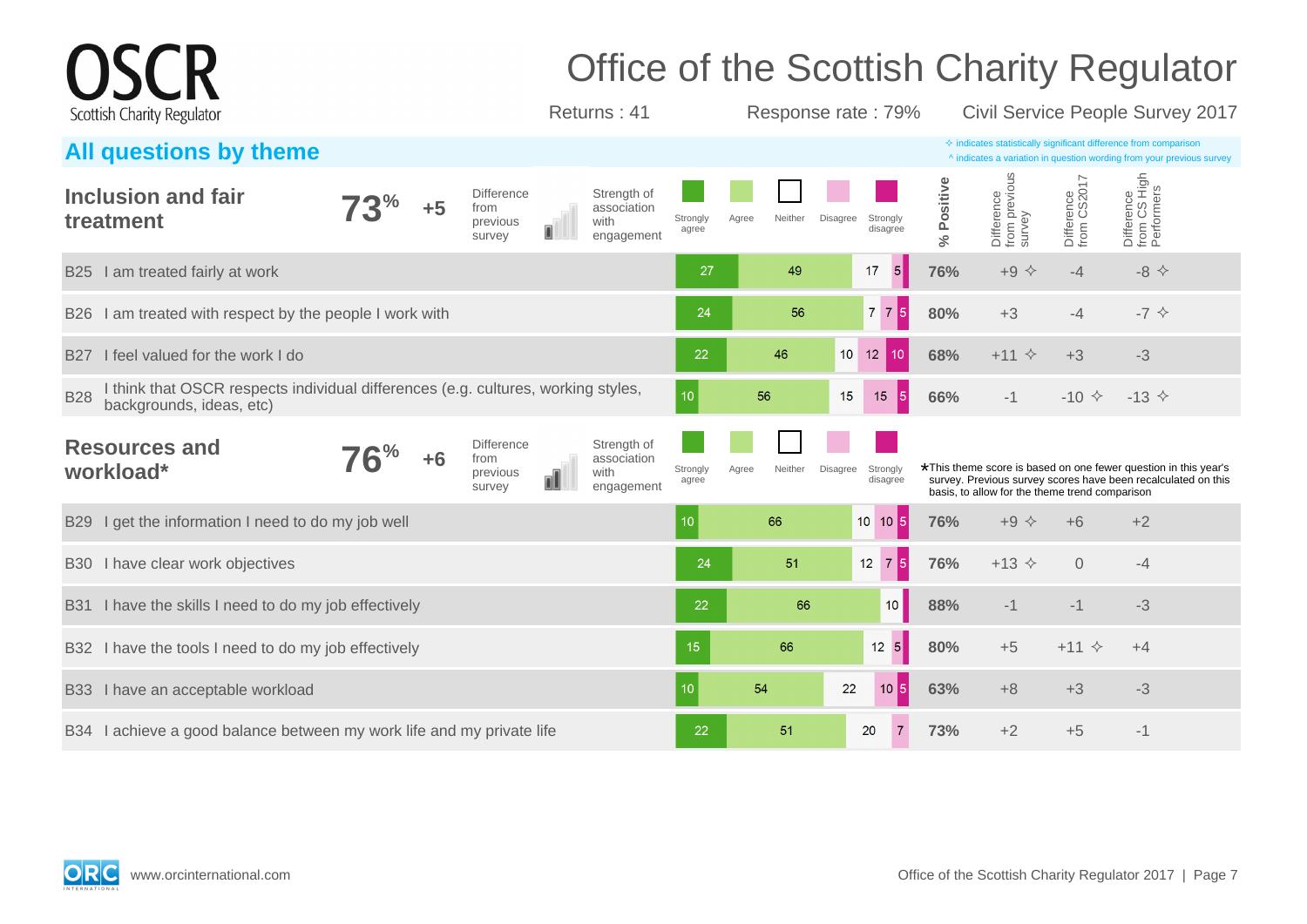|             |                                                                                              |             |                                                       | Office of the Scottish Charity Regulator         |                   |       |         |                 |                                   |                |                                                |                            |                                                                                                                                                    |  |
|-------------|----------------------------------------------------------------------------------------------|-------------|-------------------------------------------------------|--------------------------------------------------|-------------------|-------|---------|-----------------|-----------------------------------|----------------|------------------------------------------------|----------------------------|----------------------------------------------------------------------------------------------------------------------------------------------------|--|
|             | Scottish Charity Regulator                                                                   |             |                                                       | Returns: 41                                      |                   |       |         |                 | Response rate: 79%                |                |                                                |                            | Civil Service People Survey 2017                                                                                                                   |  |
|             | <b>All questions by theme</b>                                                                |             |                                                       |                                                  |                   |       |         |                 |                                   |                |                                                |                            | $\diamond$ indicates statistically significant difference from comparison<br>^ indicates a variation in question wording from your previous survey |  |
|             | <b>Pay and benefits</b>                                                                      |             | <b>Difference</b><br>-1<br>from<br>previous<br>survey | Strength of<br>association<br>with<br>engagement | Strongly<br>agree | Agree | Neither | <b>Disagree</b> | Strongly<br>disagree              | Positive<br>ಸ್ | Difference<br>from previous<br>survey          | Difference<br>from CS2017  | Difference<br>from CS High<br>Performers                                                                                                           |  |
| <b>B</b> 35 | I feel that my pay adequately reflects my performance                                        |             |                                                       |                                                  | 5 <sup>1</sup>    | 53    | 8       | 20              | 15                                | 58%            | $+2$                                           | $+27$<br>$\Leftrightarrow$ | $+20 \diamond$                                                                                                                                     |  |
| B36         | I am satisfied with the total benefits package                                               |             |                                                       |                                                  |                   | 49    |         | 22              | 17<br>10                          | 51%            | $-1$                                           | $\Leftrightarrow$<br>$+18$ | $+11$ $\diamond$                                                                                                                                   |  |
| <b>B37</b>  | Compared to people doing a similar job in other organisations I feel my pay is<br>reasonable |             |                                                       |                                                  | 5                 | 41    | 20      | 22              | 12 <sup>2</sup>                   | 46%            | $-3$                                           | $+21$ $\diamond$           | $+14$ $\Diamond$                                                                                                                                   |  |
|             | <b>Leadership and</b><br>managing change*                                                    | 70<br>$+13$ | <b>Difference</b><br>previous<br>survey               | Strength of<br>association<br>with<br>engagement | Strongly<br>agree | Agree | Neither | Disagree        | Strongly<br>disagree              |                | basis, to allow for the theme trend comparison |                            | *This theme score is based on one fewer question in this year's<br>survey. Previous survey scores have been recalculated on this                   |  |
| B38         | Senior managers in OSCR are sufficiently visible                                             |             |                                                       |                                                  | 22                |       | 56      |                 | 12 <sup>°</sup><br>$\overline{7}$ | 78%            | $+11$ $\diamond$                               | $+18$ $\diamond$           | $+10 \diamond$                                                                                                                                     |  |
| B39         | I believe the actions of senior managers are consistent with OSCR's values                   |             |                                                       |                                                  | 17                | 37    |         | 24              | 15<br>-7                          | 54%            | $+14$ $\Diamond$                               | $\Omega$                   | $-6$                                                                                                                                               |  |
| <b>B40</b>  | I believe that the Board has a clear vision for the future of OSCR                           |             |                                                       |                                                  | 10                | 39    |         | 32              | 15 <sub>1</sub>                   | 49%            | $+15$ $\diamond$                               | $\Omega$                   | $-6$                                                                                                                                               |  |
| B41         | Overall, I have confidence in the decisions made by OSCR's senior managers                   |             |                                                       |                                                  | 12                | 37    |         | 29              | 12 <sup>°</sup><br>10             | 49%            | $+18$ $\diamond$                               | $\Omega$                   | $-6$                                                                                                                                               |  |
| B42         | I feel that change is managed well in OSCR                                                   |             |                                                       |                                                  | 5 <sup>1</sup>    | 30    | 23      | 23              | 20                                | 35%            | $+19$ $\Diamond$                               | $+2$                       | $-5$                                                                                                                                               |  |
| B43         | When changes are made in OSCR they are usually for the better                                |             |                                                       |                                                  | 5 <sup>1</sup>    | 35    | 23      | 23              | 15                                | 40%            | $+11$ $\diamond$                               | $+7$ $\Diamond$            | $\overline{0}$                                                                                                                                     |  |
| B44         | OSCR keeps me informed about matters that affect me                                          |             |                                                       |                                                  | 12                | 44    |         | 27              | $10$ 7                            | 56%            | $+21$ $\Diamond$                               | $-2$                       | $-9$ $\diamond$                                                                                                                                    |  |
| <b>B45</b>  | I have the opportunity to contribute my views before decisions are made that<br>affect me    |             |                                                       |                                                  | 13                | 38    |         | 30              | 13<br>8                           | 50%            | $+1$                                           | $+11 \diamond$             | $+2$                                                                                                                                               |  |
|             | B46 I think it is safe to challenge the way things are done in OSCR                          |             |                                                       |                                                  | 10                | 37    | 17      | 24              |                                   | 46%            | $+6$                                           | $\overline{0}$             | -6                                                                                                                                                 |  |

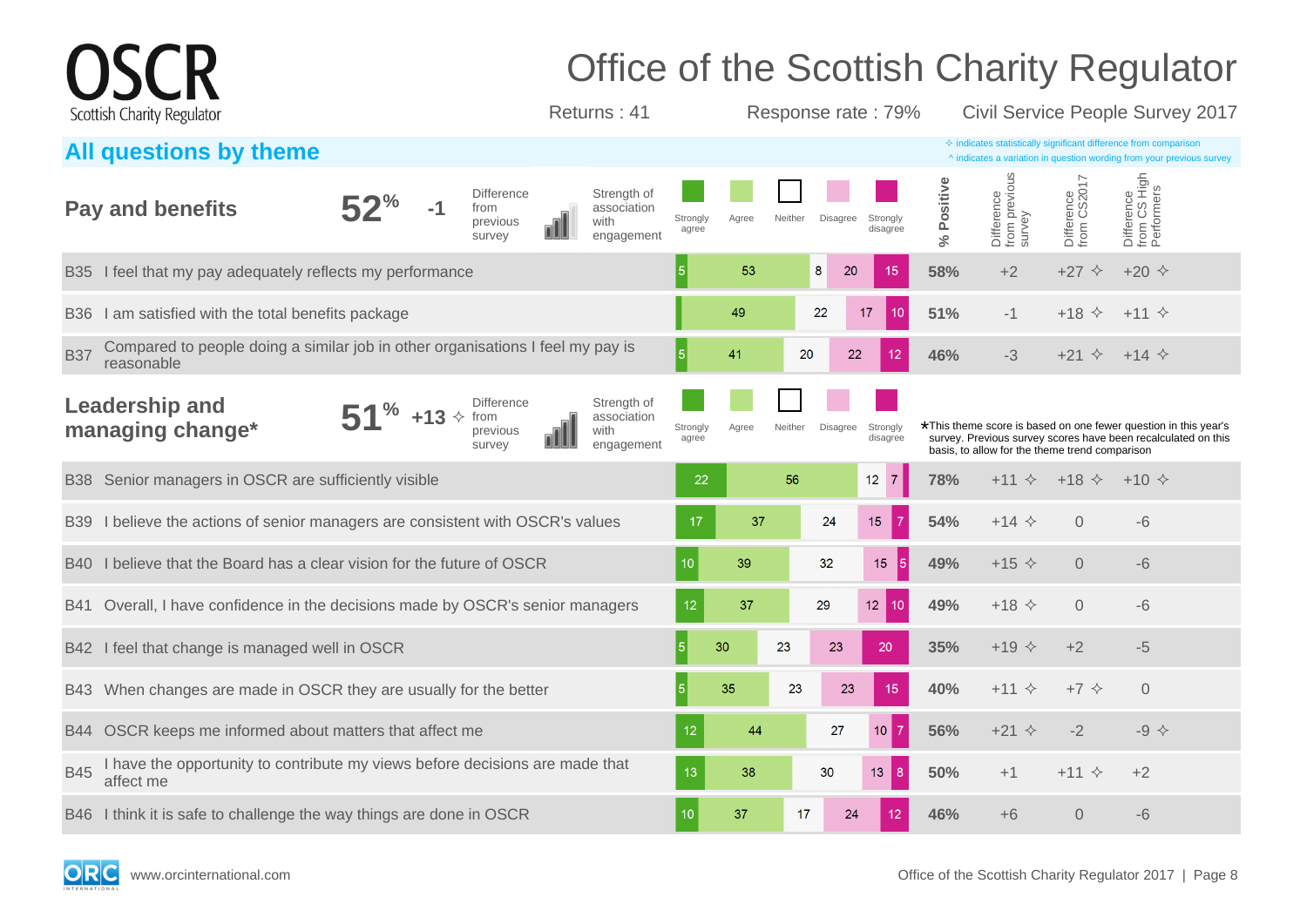## Office of the Scottish Charity Regulator

Returns : 41 Response rate : 79% Civil Service People Survey 2017

| All questions by theme                                                                                   |                   |                  |                                  |            |                                       |                           | $\diamond$ indicates statistically significant difference from comparison<br>^ indicates a variation in question wording from your previous survey |
|----------------------------------------------------------------------------------------------------------|-------------------|------------------|----------------------------------|------------|---------------------------------------|---------------------------|----------------------------------------------------------------------------------------------------------------------------------------------------|
| <b>Engagement</b>                                                                                        | Strongly<br>agree | Neither<br>Agree | Strongly<br>Disagree<br>disagree | % Positive | Difference<br>from previous<br>survey | Difference<br>from CS2017 | Difference<br>from CS High<br>Performers                                                                                                           |
| B47 I am proud when I tell others I am part of OSCR                                                      | 12                | 49               | 29<br>7                          | 61%        | $+10 \div$                            | $-1$                      | $-8$ $\leftrightarrow$                                                                                                                             |
| B48 I would recommend OSCR as a great place to work                                                      | 17                | 44               | 12<br>24                         | 61%        | $+14$ $\diamond$                      | $+6$                      | $-2$                                                                                                                                               |
| B49 I feel a strong personal attachment to OSCR                                                          | 18                | 43               | 25<br>13                         | 60%        | $+16$ $\diamond$                      | $+11$ $\diamond$          | $+3$                                                                                                                                               |
| B50 OSCR inspires me to do the best in my job                                                            | 10 <sup>10</sup>  | 33               | 10 <sub>1</sub><br>45            | 43%        | $+7$                                  | $-5$                      | $-12 \div$                                                                                                                                         |
| B51 OSCR motivates me to help it achieve its objectives                                                  | 13                | 35               | 15<br>35                         | 48%        | $+14$ $\diamond$                      | $+2$                      | $-6$                                                                                                                                               |
| <b>Taking action</b>                                                                                     | Strongly<br>agree | Agree<br>Neither | Disagree<br>Strongly<br>disagree |            |                                       |                           |                                                                                                                                                    |
| believe that senior managers in OSCR will take action on the results from this<br><b>B52</b><br>survey   | 15                | 41               | 17<br>12<br>15                   | 56%        | $+12$ $\Diamond$                      | $+6$                      | $-2$                                                                                                                                               |
| Where I work, I think effective action has been taken on the results of the last<br><b>B53</b><br>survey | 12                | 29<br>27         | 24                               | 41%        | $+7$                                  | $+5$                      | $-3$                                                                                                                                               |



**CR** 

Scottish Charity Regulator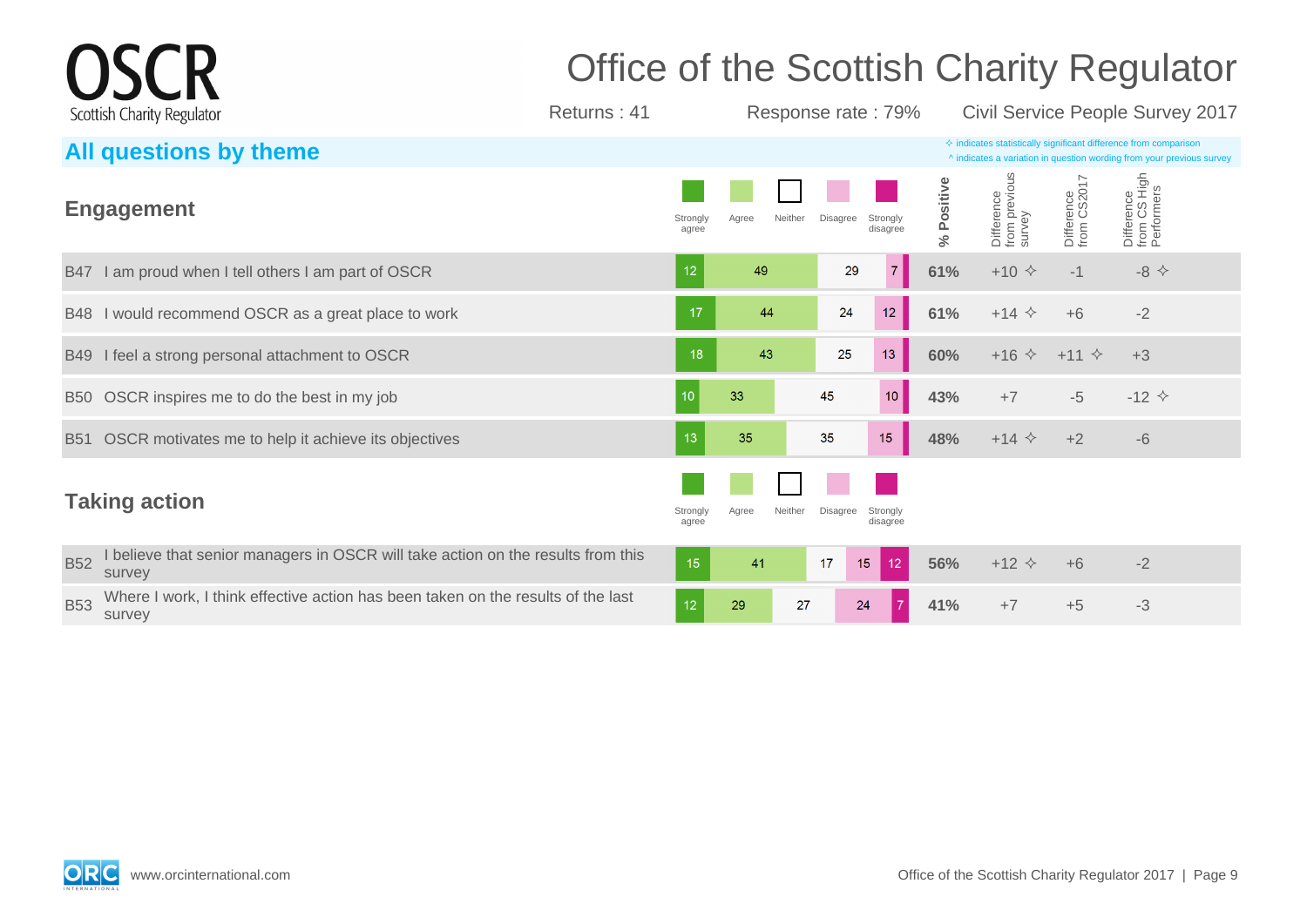## Office of the Scottish Charity Regulator

Returns : 41 Response rate : 79% Civil Service People Survey 2017

|                 | All questions by theme                                                                                          |                   |       |         |                 |                      |                      |                                       |                           | $\Diamond$ indicates statistically significant difference from comparison<br>^ indicates a variation in question wording from your previous survey |
|-----------------|-----------------------------------------------------------------------------------------------------------------|-------------------|-------|---------|-----------------|----------------------|----------------------|---------------------------------------|---------------------------|----------------------------------------------------------------------------------------------------------------------------------------------------|
|                 | <b>Organisational culture</b>                                                                                   | Strongly<br>agree | Agree | Neither | <b>Disagree</b> | Strongly<br>disagree | Positive<br>$\aleph$ | Difference<br>from previous<br>survey | Difference<br>from CS2017 | Difference<br>from CS High<br>Performers                                                                                                           |
|                 | B54 I am trusted to carry out my job effectively                                                                | 34                |       |         | 54              | 7 <sup>1</sup>       | 88%                  | $+1$                                  | $-1$                      | $-3$                                                                                                                                               |
| <b>B55</b>      | believe I would be supported if I try a new idea, even if it may not work                                       | 22                |       | 46      | 17              | $10\vert 5 \vert$    | 68%                  | $+22$ $\diamond$                      | $-2$                      | $-7$ $\diamondsuit$                                                                                                                                |
| <b>B56</b>      | In OSCR, people are encouraged to speak up when they identify a serious policy<br>or delivery risk              | 10 <sup>°</sup>   | 41    |         | 22              | $\overline{7}$<br>20 | 51%                  | <b>New</b>                            | $-15 \diamond$            | $-20 \diamond$                                                                                                                                     |
| B <sub>57</sub> | I feel able to challenge inappropriate behaviour in the workplace                                               | 10                | 38    | 18      | 23              | 13                   | 48%                  | <b>New</b>                            | $-16$ $\Diamond$          | $-20 \diamond$                                                                                                                                     |
|                 | B58 OSCR is committed to creating a diverse and inclusive workplace                                             | 13                | 45    |         | 23              | $15\,$<br><b>5</b>   | 58%                  | <b>New</b>                            | $-16 \div$                | $-20 \diamond$                                                                                                                                     |
|                 | <b>Leadership statement</b>                                                                                     | Strongly<br>agree | Agree | Neither | <b>Disagree</b> | Strongly<br>disagree |                      |                                       |                           |                                                                                                                                                    |
| <b>B59</b>      | Senior managers in OSCR actively role model the behaviours set out in the Civil<br>Service Leadership Statement | 8 <sup>°</sup>    | 35    |         | 38              | 10<br>10             | 43%                  | $+9$ $\diamondsuit$                   | $-4$                      | $-12 \div$                                                                                                                                         |
| <b>B60</b>      | My manager actively role models the behaviours set out in the Civil Service<br><b>Leadership Statement</b>      | 28                |       | 33      | 23              | 8<br>10 <sup>°</sup> | 60%                  | $+24$ $\Diamond$                      | $-6$                      | $-12 \div$                                                                                                                                         |
|                 | <b>Civil Service vision</b>                                                                                     | Strongly<br>agree | Agree | Neither | Disagree        | Strongly<br>disagree |                      |                                       |                           |                                                                                                                                                    |
| <b>B61</b>      | am aware of the Civil Service vision for 'A Brilliant Civil Service'                                            |                   | 55    |         | 8<br>28         | 8 <sup>°</sup>       | 58%                  | <b>New</b>                            | $+15$ $\Diamond$          | $+2$                                                                                                                                               |
| <b>B62</b>      | understand how my work contributes to helping us become 'A Brilliant Civil<br>Service'                          |                   | 40    | 25      | 28              | 8                    | 40%                  | <b>New</b>                            | $+3$                      | $-5$                                                                                                                                               |



**CR** 

Scottish Charity Regulator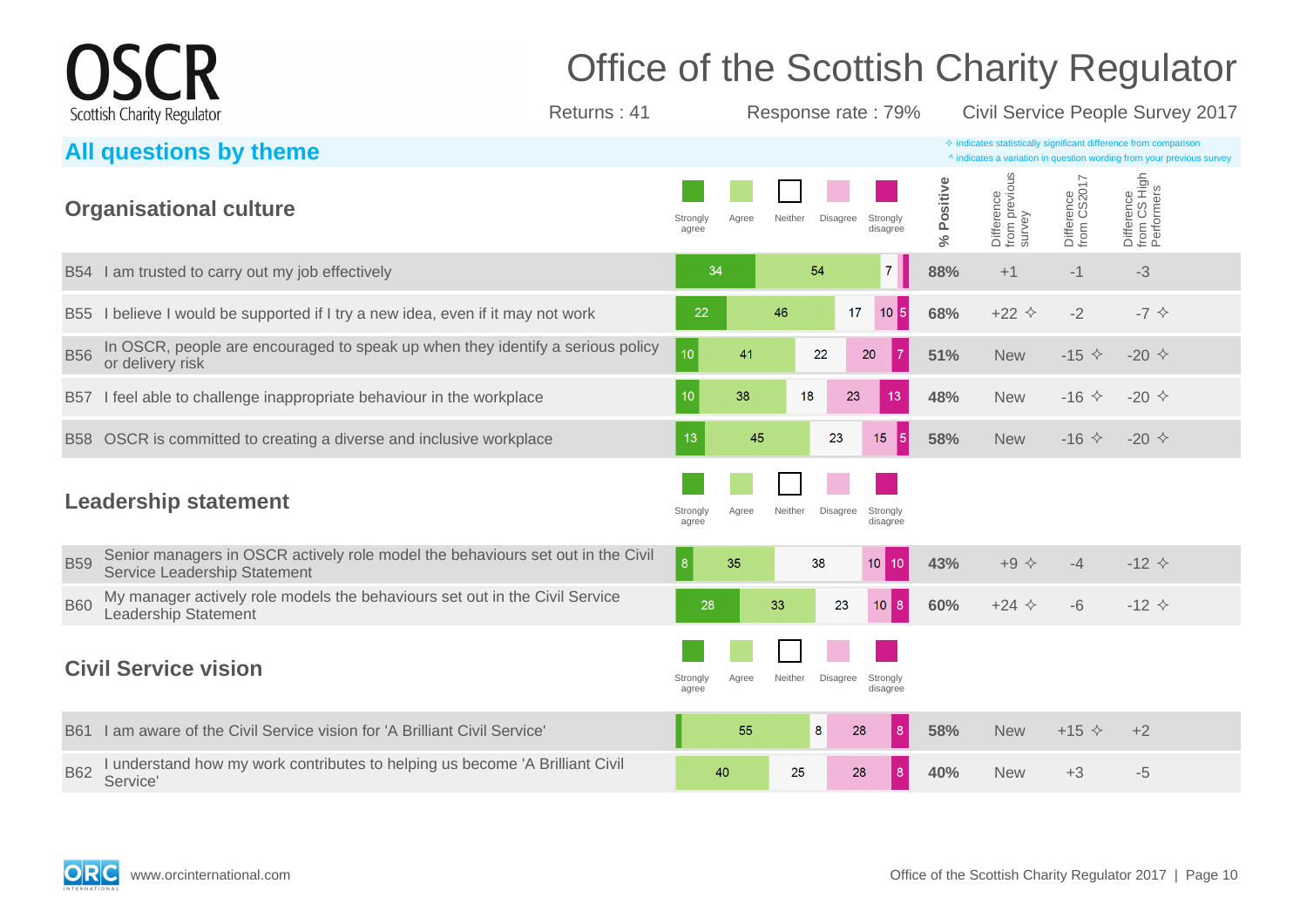# Office of the Scottish Charity Regulator

Returns : 41 Response rate : 79% Civil Service People Survey 2017

| All questions by theme |         |       |         |          |    |      | $\Diamond$ indicates statistically significant difference from comparison<br>A indicates a variation in question wording from your previous survey |
|------------------------|---------|-------|---------|----------|----|------|----------------------------------------------------------------------------------------------------------------------------------------------------|
| Wellbeing              | $0 - 4$ | $5-6$ | $7 - 8$ | $9 - 10$ | _≒ | omo. | $\frac{1}{9}$ $\frac{1}{2}$ $\frac{1}{9}$<br>ong<br>CS<br>om offer<br>Om offer                                                                     |

Unlike the questions B01-B62 which ask people to rate their agreement from strongly agree to strongly disagree, the four wellbeing questions use a 11-point scale. The scale ranges from 0 to 10 for each question, where 0 is equivalent to 'not at all' (e.g. 'not at all satisfied' or 'not at all worthwhile') and where 10 is equivalent to 'completely' (e.g. 'completely satisfied' or 'completely anxious').

For questions W01, W02 and W03 the percent positive is the proportion answering 7, 8, 9 or 10 to each question.

| W01 Overall, how satisfied are you with your life nowadays?                                              | 8       | 43      | 35      | 15              | 50% | $-9 \diamondsuit$ | $-16 \diamond $ $-18 \diamond$ |                |
|----------------------------------------------------------------------------------------------------------|---------|---------|---------|-----------------|-----|-------------------|--------------------------------|----------------|
| Overall, to what extent do you feel that the things you do in your life are<br><b>W02</b><br>worthwhile? | 33      |         | 44      | $\overline{18}$ | 62% | $\overline{0}$    | $-10 \diamond 12 \diamond 1$   |                |
| W03 Overall, how happy did you feel yesterday?                                                           | 25      | 20      | 35      | 20              | 55% | $-4$              | $-8 \diamondsuit$              | $-10 \diamond$ |
| For question W04 the percent positive is the proportion answering 0, 1, 2 or 3 to the question.          | $0 - 1$ | $2 - 3$ | $4 - 5$ | $6 - 10$        |     |                   |                                |                |
| W04 Overall, how anxious did you feel yesterday?                                                         | 25      | 28      | 15      | 33              | 53% | $\Omega$          | $+4$                           | $+1$           |



**OSCR** 

Scottish Charity Regulator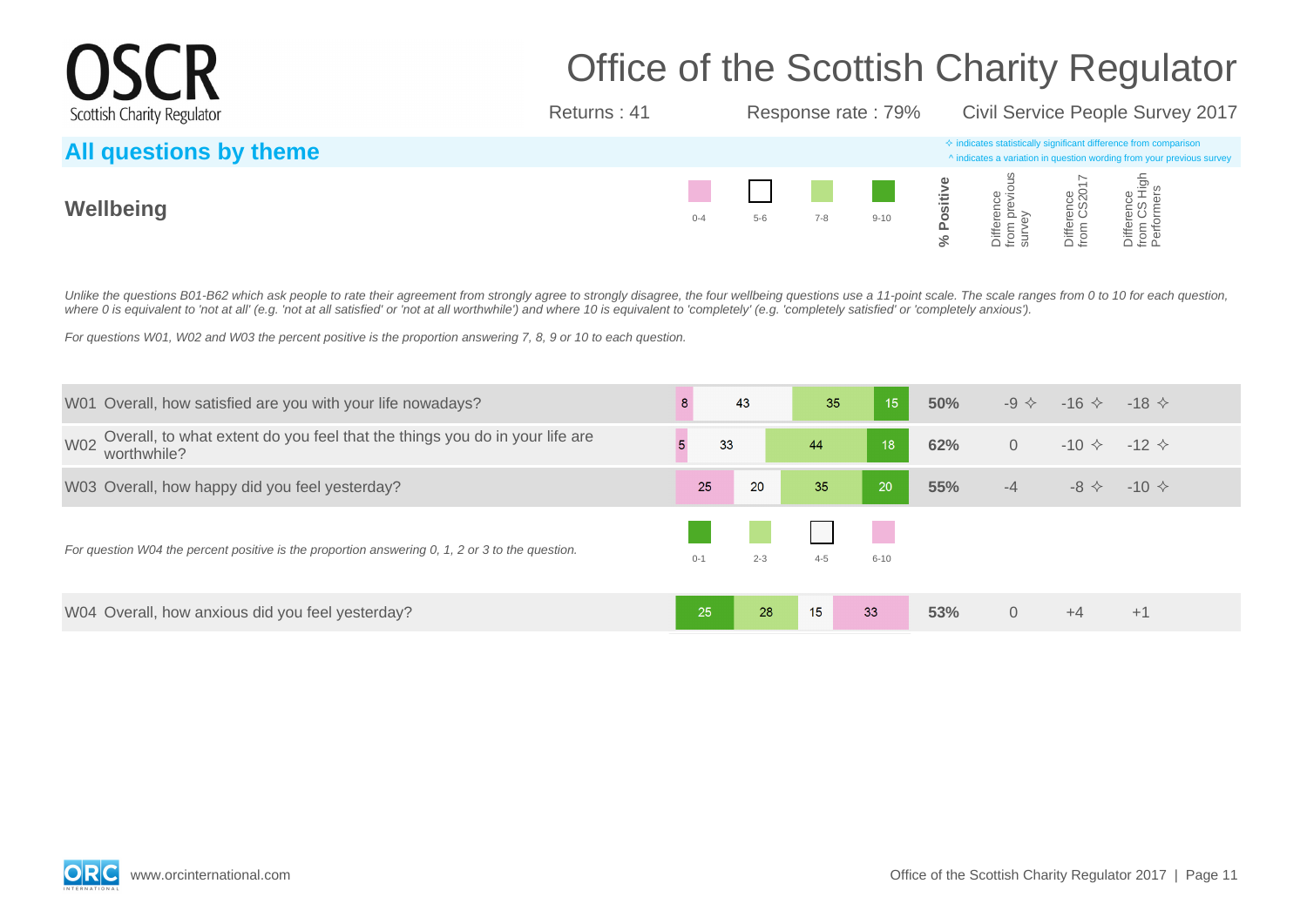|                                                                                                                                |                                          | Office of the Scottish Charity Regulator |                    |       |                                    |                           |                                                                                                                                                    |  |
|--------------------------------------------------------------------------------------------------------------------------------|------------------------------------------|------------------------------------------|--------------------|-------|------------------------------------|---------------------------|----------------------------------------------------------------------------------------------------------------------------------------------------|--|
| Scottish Charity Regulator                                                                                                     | Returns: 41                              |                                          | Response rate: 79% |       |                                    |                           | Civil Service People Survey 2017                                                                                                                   |  |
| All questions by theme                                                                                                         |                                          |                                          |                    |       |                                    |                           | $\diamond$ indicates statistically significant difference from comparison<br>^ indicates a variation in question wording from your previous survey |  |
| Your plans for the future                                                                                                      |                                          |                                          |                    |       |                                    |                           |                                                                                                                                                    |  |
| C01. Which of the following statements most reflects your current thoughts about<br>working for OSCR?                          |                                          |                                          |                    |       | Difference from<br>previous survey | Difference from<br>CS2017 | Difference from<br>CS High<br>Performers                                                                                                           |  |
|                                                                                                                                | I want to leave OSCR as soon as possible |                                          |                    | 10%   | $-2$                               | $+1$                      | $-2$                                                                                                                                               |  |
| I want to leave OSCR within the next 12 months                                                                                 |                                          |                                          |                    | 15%   | $-1$                               | $\overline{O}$            | $-3$                                                                                                                                               |  |
| I want to stay working for OSCR for at least the next year                                                                     |                                          |                                          |                    | 46%   | $+8$                               | $+12$ $\Diamond$          | $+8$ $\Leftrightarrow$                                                                                                                             |  |
| I want to stay working for OSCR for at least the next three years                                                              |                                          |                                          |                    | 29%   | $-5$                               | $-15 \diamond$            | -23 $\Diamond$                                                                                                                                     |  |
| <b>The Civil Service Code</b>                                                                                                  |                                          |                                          |                    |       |                                    |                           |                                                                                                                                                    |  |
| Differences are based on '% Yes' score                                                                                         |                                          | % Yes                                    | $%$ No             | % Yes | Difference from<br>previous survey | Difference from<br>CS2017 | Difference from<br>CS High<br>Performers                                                                                                           |  |
| D01. Are you aware of the Civil Service Code?                                                                                  |                                          | 98                                       |                    | 98%   | $+4$                               | $+6$                      | $+3$                                                                                                                                               |  |
| D02. Are you aware of how to raise a concern under the Civil Service Code?                                                     |                                          | 78                                       | 22                 | 78%   | $+10 \div$                         | $+10 \div$                | $+4$                                                                                                                                               |  |
| D03. Are you confident that if you raised a concern under the Civil Service Code in<br>OSCR it would be investigated properly? |                                          | 73                                       | 27                 | 73%   | $+6$                               | $+3$                      | $-2$                                                                                                                                               |  |

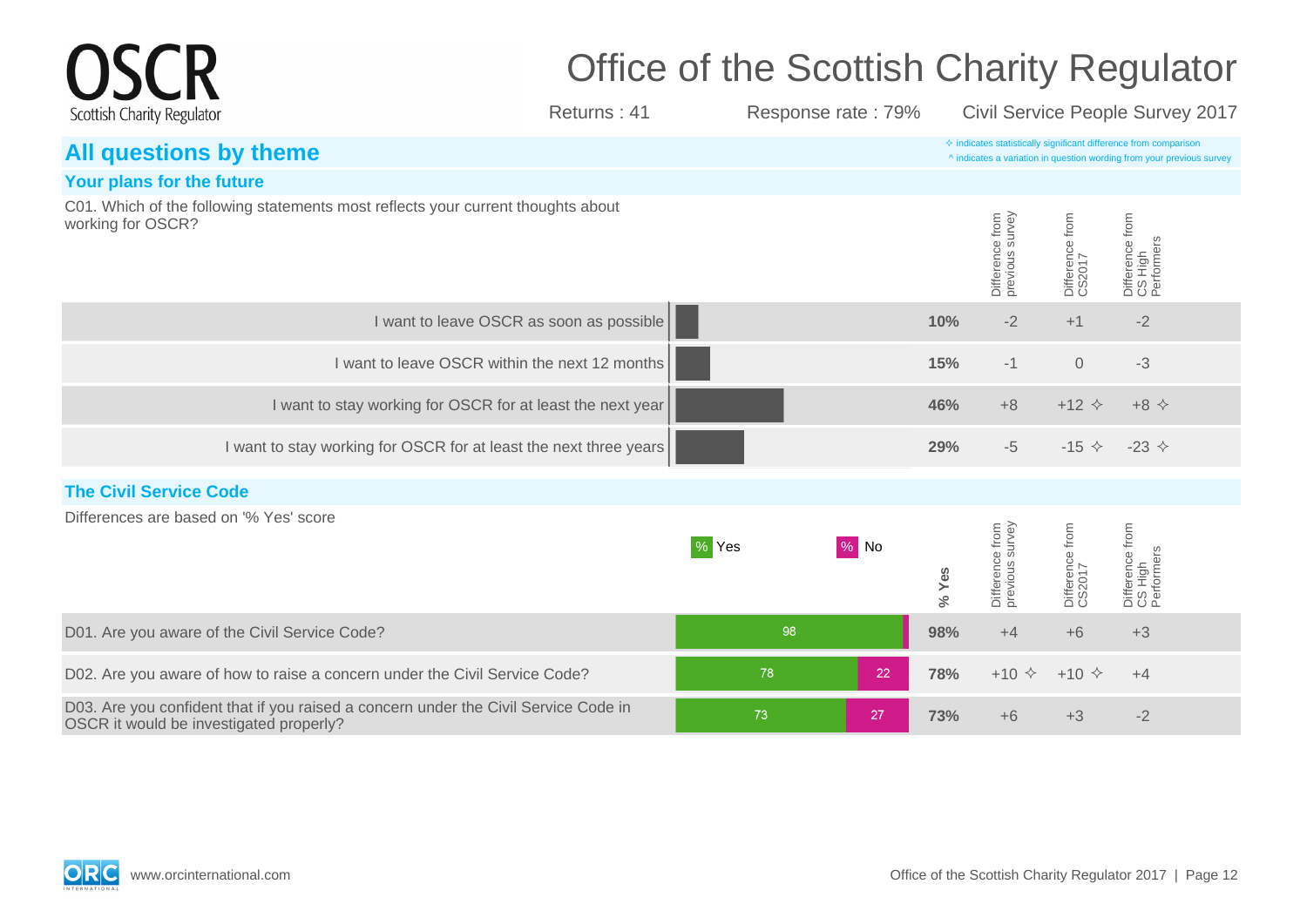### **All questions by theme indicates avariation** in question wording from vour previous

Scottish Charity Regulator

#### **Discrimination, harassment and bullying**

E01. During the past 12 months have you personally experienced discrimination at work?

|               | $%$ Yes | %<br>No | % Prefer not to say |
|---------------|---------|---------|---------------------|
| 2017          | 10      | 85      | -5                  |
| 2016          | 16      | 80      | $\overline{4}$      |
| <b>CS2017</b> | 12      | 80      | 8                   |

E03. During the past 12 months have you personally experienced bullying or harassment at work?

| 2017          | . .<br>ı٥ | 78 |   |
|---------------|-----------|----|---|
| 2016          | 16        | 80 | 4 |
| <b>CS2017</b> | 44        | 82 |   |

For respondents who selected 'Yes' to question E03. E05. Did you report the bullying and harassment you experienced?

Results for this question have been suppressed as there are fewer than ten responses

For respondents who selected 'Yes' to question E03. E06. In your opinion, has this issue been resolved?

Results for this question have been suppressed as there are fewer than ten responses

### Office of the Scottish Charity Regulator

Returns : 41 Response rate : 79% Civil Service People Survey 2017

^ indicates a variation in question wording from your previous survey

For respondents who selected 'Yes' to question E01.

E02. On which of the following grounds have you personally experienced discrimination at work in the past 12 months? (multiple selection)

Response Count

|       | Age                                              |
|-------|--------------------------------------------------|
| --    | Caring responsibilities                          |
| $- -$ | <b>Disability</b>                                |
| $- -$ | Ethnic background                                |
| $- -$ | Gender                                           |
| $- -$ | Gender reassignment or perceived gender          |
| $- -$ | Grade, pay band or responsibility level          |
| $- -$ | Main spoken/written language or language ability |
| $- -$ | Religion or belief                               |
| $- -$ | Sexual orientation                               |
| $- -$ | Social or educational background                 |
| $- -$ | Working location                                 |
| $- -$ | Working pattern                                  |
| $- -$ | Any other grounds                                |
| $- -$ | Prefer not to say                                |

For respondents who selected 'Yes' to question E03.

E04. Who were you bullied or harassed by at work in the past 12 months? (multiple selection)

| $\qquad \qquad -$ | A colleague                                |
|-------------------|--------------------------------------------|
| $- -$             | Your manager                               |
| $\qquad \qquad -$ | Another manager in my part of OSCR         |
| $- -$             | Someone you manage                         |
| $\qquad \qquad -$ | Someone who works for another part of OSCR |
| $- -$             | A member of the public                     |
| $\qquad \qquad -$ | Someone else                               |
| $- -$             | Prefer not to say                          |

Please note: Counts of fewer than ten responses are suppressed and replaced with '--'



www.orcinternational.com **Office of the Scottish Charity Regulator 2017** | Page 13